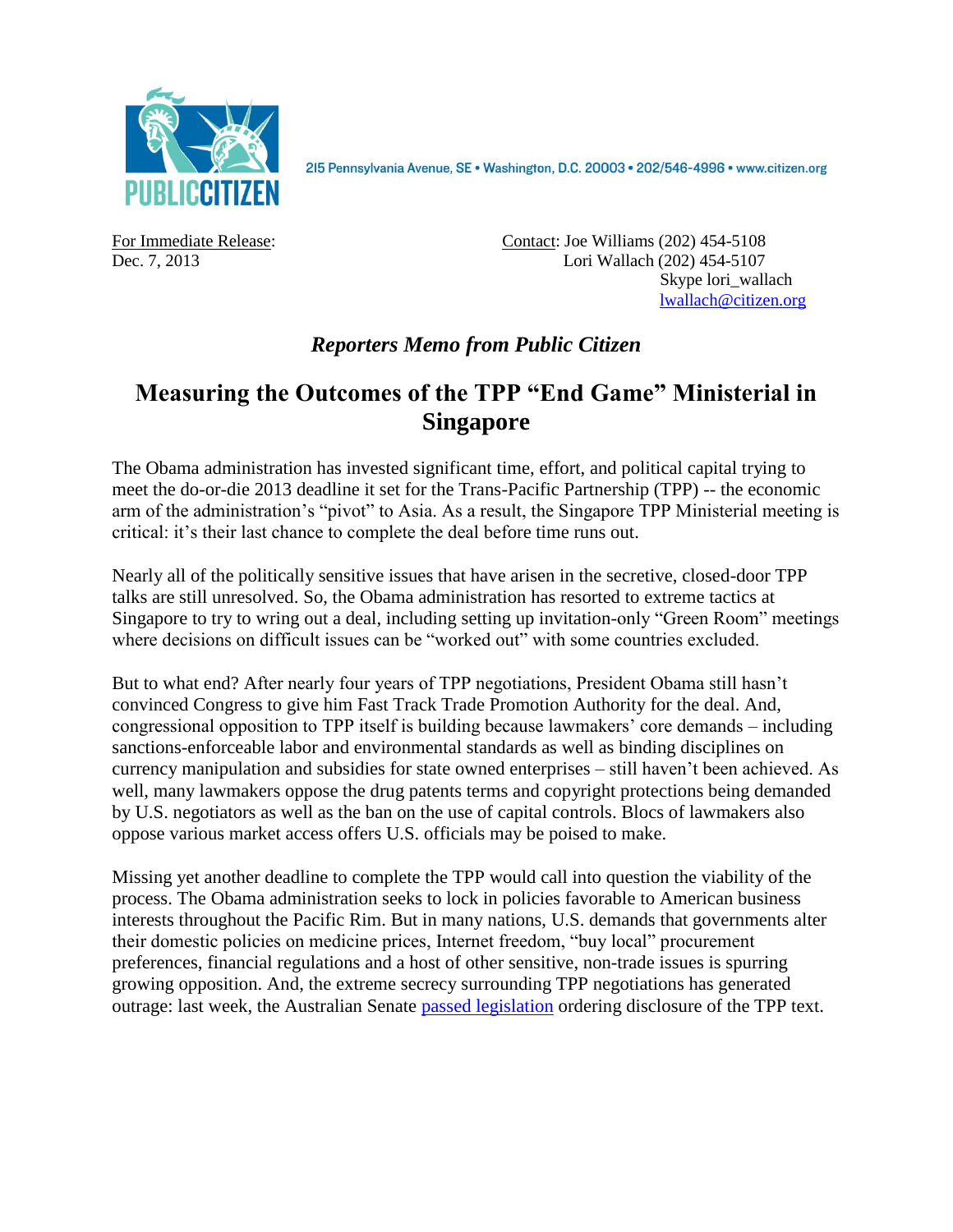*Thus, many observers expect the administration to once again declare a deal has been reached -- regardless of the Ministerial meeting's actual outcomes*. (They deployed the [tactic](http://www.ustr.gov/about-us/press-office/press-releases/2011/november/trans-pacific-partnership-leaders-statement) after the TPP missed a previous 2011 deadline.) By withholding any actual agreement text from the public and press, the White House can announce a "final" deal, spurring wide press coverage and creating a false perception of inevitability while negotiations continue. *[This memo ends with a checklist that includes the issues that would have to be resolved for an actual TPP deal to be completed at the Singapore Ministerial.]* 

**Congress Warns Obama Not to Rush into Deal at Singapore:** Four days ago, Rep. Steve Israel (D. N.Y.), chair of the Democrat's Congressional Campaign Committee, declared he's "very concerned" about the TPP, chiefly because leaked documents show the pact doesn't include the "checks and balances" necessary to ensure congressional approval. Israel warned that the Obama administration shouldn't rush to finalize a deal during the Singapore Ministerial. He also reiterated the broad congressional opposition to using the Nixon-era Fast Track authority for the deal: "Twentieth Century 'fast-track' just does not work for a 21st Century agreement."

**Obama Unable to Secure Fast Track Authority:** With just four days remaining before the end of this session of Congress, lawmakers haven't even introduced legislation to grant TPP Fast Track authority. This is not altogether surprising – congressional opposition to the controversial procedure, which forbids all congressional amendments to signed trade deals, is widespread and growing.

This represents in part deep divides among lawmakers, who don't want to cede their authority to amend any deal that undermines their views on sensitive issues, such as intellectual property. For instance, Sen. Orrin Hatch of Utah, the senior Republican on the Senate trade committee, has declared that countries unwilling to meet U.S. demands for patent extensions and other expansive intellectual property protections should be [thrown out](http://keionline.org/node/1838) of the negotiations. But a large bloc of House and Senate members vowed to block TPP if it includes [patent terms](http://keionline.org/node/1844) that could raise prices for medicine or insert [copyright terms similar to those in the Stop Online Piracy Act](http://lofgren.house.gov/latest-news/rep-zoe-lofgren-on-emerging-controversial-trans-pacific-partnership-tpp-trade-treaty/) (SOPA), which Congress – and the public - rejected last year.

Two weeks ago [151](http://delauro.house.gov/index.php?option=com_content&view=article&id=1455:delauro-miller-lead-151-house-dems-telling-president-they-will-not-support-outdated-fast-track-for-trans-pacific-partnership&Itemid=21) Democratic and [30](http://jones.house.gov/press-release/gop-house-members-oppose-fast-track-trade-promotion-authority) Republican members of the U.S. House of Representatives sent [letters](http://www.citizen.org/documents/joyce-fast-track-letter.pdf) to the president declaring their opposition to Fast Track.

"In light of the broad scope of today's trade agreements, it is even more vital that Congress have a fulsome role in shaping these pacts' terms," according to the letter sent by Democrats. "Given our concerns, we will oppose 'Fast Track' Trade Promotion Authority, or any other mechanism delegating Congress' constitutional authority over trade policy, that continues to exclude us from having a meaningful role in the formative stages of trade agreements and throughout negotiating and approval processes."

Even if legislation to establish Fast Track were introduced today, it would require the better part of 2014 for it to be passed by both houses of Congress. Recently Washington observers are suggesting that it may not be possible for Fast Track to obtain majority support in the House of Representatives at all. All Representatives face election in November 2011. Already 85 percent of those needed to stop Fast Track from being applied to TPP have stated their opposition.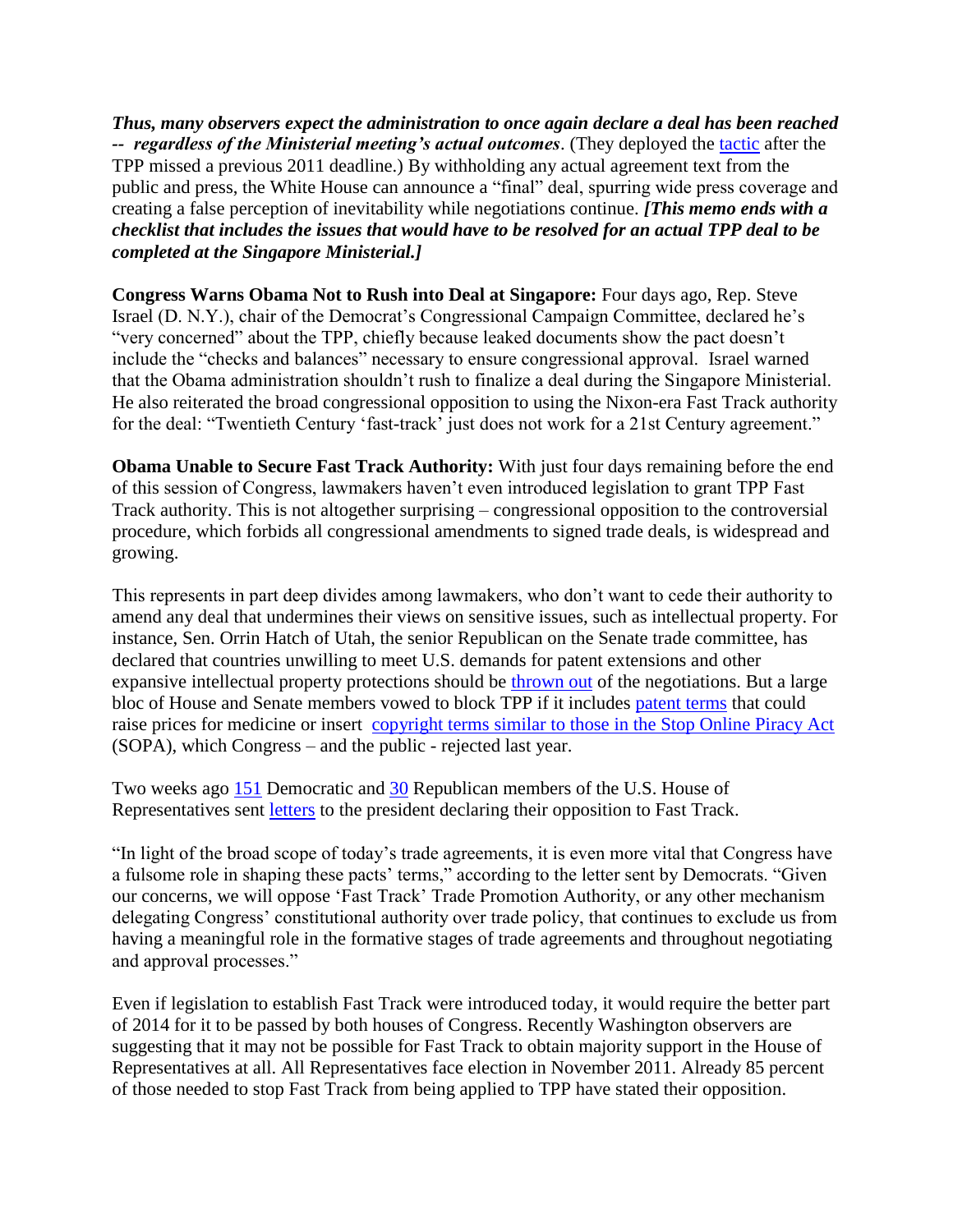#### **Real Deal Check List: Were These Issues Resolved at the Singapore TPP Ministerial?**

As Trade Ministers arrived in Singapore, nearly all of the TPP's 29 chapters include a set of sensitive issues that haven't been resolved.

#### **Sensitive Market Access issues**

- Japan's parliament has listed five "sacred" commodities it says must be excluded from TTP rules zeroing out tariffs: rice, beef and pork, wheat and barley, sugar and dairy. This red-line issue was reiterated when U.S. Vice President Joe Biden visited Tokyo last week. ["The](http://www.japantimes.co.jp/news/2013/12/01/business/japan-cant-make-further-concessions-to-u-s-in-tpp-talks-minister/?utm_source=rss&utm_medium=rss&utm_campaign=japan-cant-make-further-concessions-to-u-s-in-tpp-talks-minister)  [minister in charge of the Trans-Pacific Partnership free trade negotiations said Sunday that](http://www.japantimes.co.jp/news/2013/12/01/business/japan-cant-make-further-concessions-to-u-s-in-tpp-talks-minister/?utm_source=rss&utm_medium=rss&utm_campaign=japan-cant-make-further-concessions-to-u-s-in-tpp-talks-minister)  [Tokyo can make no more concessions to Washington on sensitive issues after a Japan-U.S.](http://www.japantimes.co.jp/news/2013/12/01/business/japan-cant-make-further-concessions-to-u-s-in-tpp-talks-minister/?utm_source=rss&utm_medium=rss&utm_campaign=japan-cant-make-further-concessions-to-u-s-in-tpp-talks-minister)  [meeting ended without progress."](http://www.japantimes.co.jp/news/2013/12/01/business/japan-cant-make-further-concessions-to-u-s-in-tpp-talks-minister/?utm_source=rss&utm_medium=rss&utm_campaign=japan-cant-make-further-concessions-to-u-s-in-tpp-talks-minister) (Kyodo Newswire)
- The U.S. Congress insists that Japan be subject to a [special bilateral agreement](http://www.law360.com/articles/482955/no-breakthrough-in-latest-us-japan-auto-talks-ustr-says) providing certain additional concessions relating to auto trade, insurance and access for U.S. beef. While the Abe administration agreed to this demand, the bilateral pact - a U.S. condition for Japan being included in a final TPP deal - has not been finalized, with negotiations on auto trade issues especially mired.
- Government Procurement: The United States wants national government contracts above a set threshold be made available to firms from all TPP countries on equal terms. But many congressional Democrats and Republicans oppose any waiver of Buy American preferences, which would be required to implement this rule. The U.S. demand has also raised broad opposition in Malaysia, where its "**bumiputera** policy" -- which guarantees a portion of government procurement contracts go to ethnic Malays -- is key to preventing recurrences of violent attacks against the country's ethnic Chinese population, which dominates its business sector. Other TPP nations want the United States to guarantee their firms will get the same access to the 50 U.S. states' procurement activities as is provided for U.S. firms, which U.S. negotiators have refused.
- Apparel and shoes: Vietnam has insisted on duty-free access for its clothing made with inputs from China and other non-TPP nations, and elimination of U.S. tariffs on footwear If American officials agree, it increases the uncertainty that Congress would approve the TPP.
- Sugar: Australia wants U.S. access for its sugar exports, a demand that the United States rejected in its bilateral free trade agreement (FTA) with Australia. The United States declared it will not negotiate new market access with countries with which it already has FTAs -- in no small part to avoid the wrath of the politically powerful sugar industry, which has strong support among Democrats and Republicans in Congress.
- Dairy: New Zealand's main TPP demand: increased access to American markets for its massive dairy export industry. But with dairy farmers in almost every U.S. congressional district, a large bloc of Democrats and Republicans strongly oppose this demand. Yet despite its refusal to negotiate market access with its current FTA partners, the United States has demanded access for dairy products in Canadian markets – a condition it couldn't secure in the 1993 North American Free Trade Agreement (NAFTA).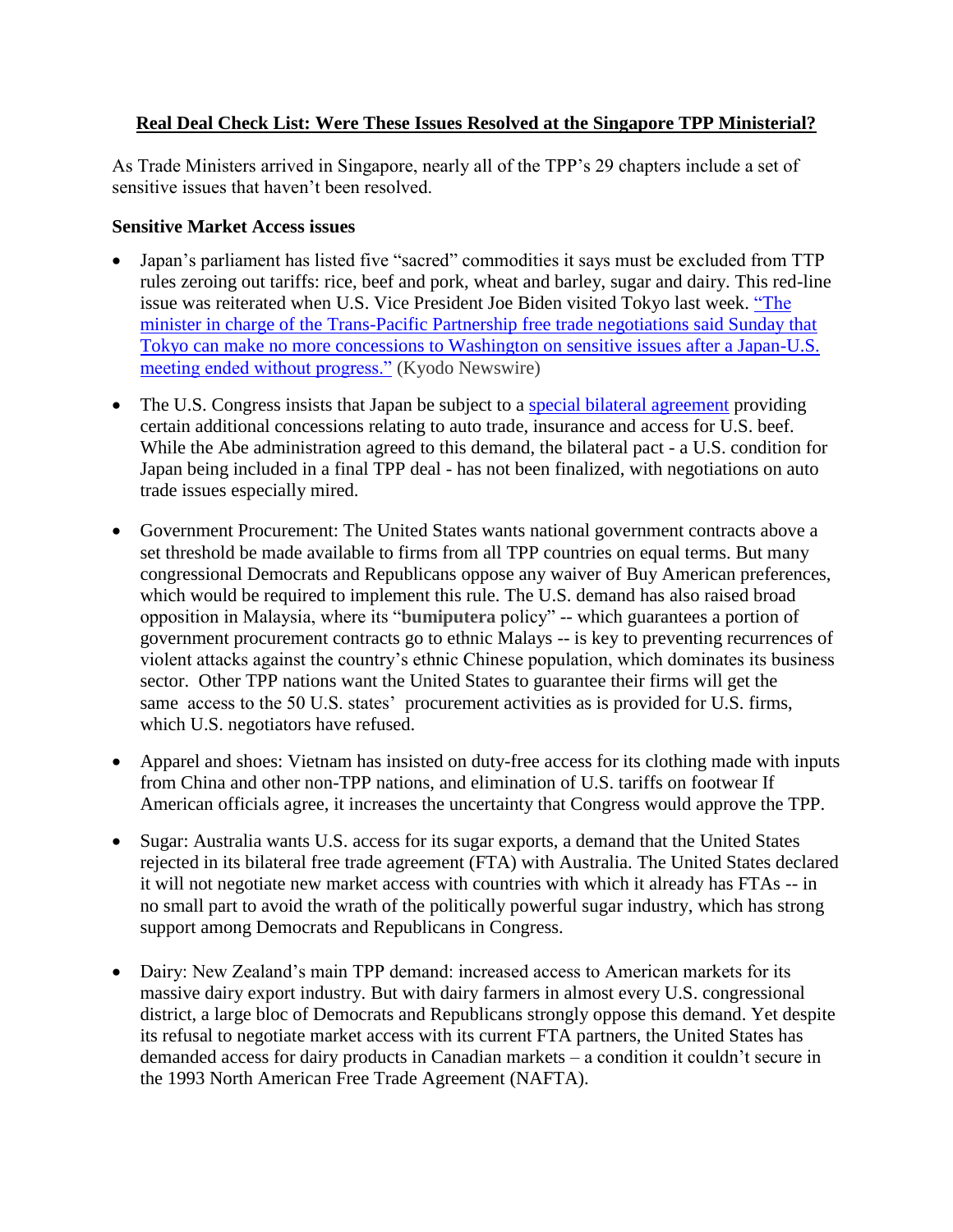*An over-arching question is: if the U.S. provides new market access on dairy and sugar, will it be commercially significant or only small tariff-rate quotas designed to be used by demandeur countries as political optics to "show" gains?*

#### **Disciplines Against Currency Manipulation**

 An overwhelming majority of American lawmakers has said TPP must include binding disciplines against currency manipulation. Although 230 Representatives and 60 Senators wrote to President Obama with the demand, U.S. negotiators so far haven't initiated negotiations on the issue, much less secured terms. Last month, Sen. Lindsey Graham of South Carolina, a prominent Republican supporter of past U.S. trade agreements, announced he would oppose TPP if it didn't include enforceable currency disciplines.

#### **Enforceable Labor and Environmental Standards**

- The Obama administration faces considerable political peril on this issue: Congress forced Obama's Republican predecessor, President George W. Bush, to insert labor and environmental standards into his FTAs -- standards enforceable through the same trade sanctions as the pacts' commercial provisions. If the Obama administration rolls back those policies, it will lose almost all Democratic congressional support for TPP. However, most other TPP nations oppose this demand. Even those countries that haven't rejected the notion of enforceable standards oppose the use of sanctions, instead insisting violations only be punishable by fines – a system used in NAFTA which faces stiff congressional opposition.
- The TPP's Environmental Chapter has proved to be very difficult. Congress demands that it include obligations that, if nations fail to enforce the multilateral environmental agreements (MEAs) that they have signed, they'll face TPP enforcement and trade sanctions. Other bottom lines lawmakers have for this chapter include a ban on trade in illegally harvested timber and endangered species, with violations subject to trade sanctions, and enforceable disciplines on fisheries subsidies. Some TPP countries oppose enforceable environmental standards altogether, and many are strongly oppose to U.S. demands relating to MEAs. And, among the countries involved in TPP are those that have led unwavering opposition to disciplines on fishery subsidies, including in the context of the World Trade Organizations.

## **State Owned Enterprises**

 After years of deadlock, there still was no agreed text for this chapter at the end of the special "end-game" Salt Lake City round of TPP negotiations last month. While other chapter have significant amounts of agreed text, but some contested issues for SOEs there is deep disagreement on the overall approach to the issue and even on the definition of 'state owned enterprise'. A number of Republicans and Democrats on Capitol Hill have indicated they will vote no on TPP unless it includes the U.S. version of rules ensuring state owned firms competing in the private sector do not obtain any support from governments. However, many TPP countries have numerous SOEs.

## **IP Chapter Patent Rules and "Transparency" Text on Medicine Pricing Rules**

 Most other TPP countries have repeatedly opposed U.S. proposals that would deliver on Big Pharma's demands for extended patents, data exclusivity and other monopoly powers that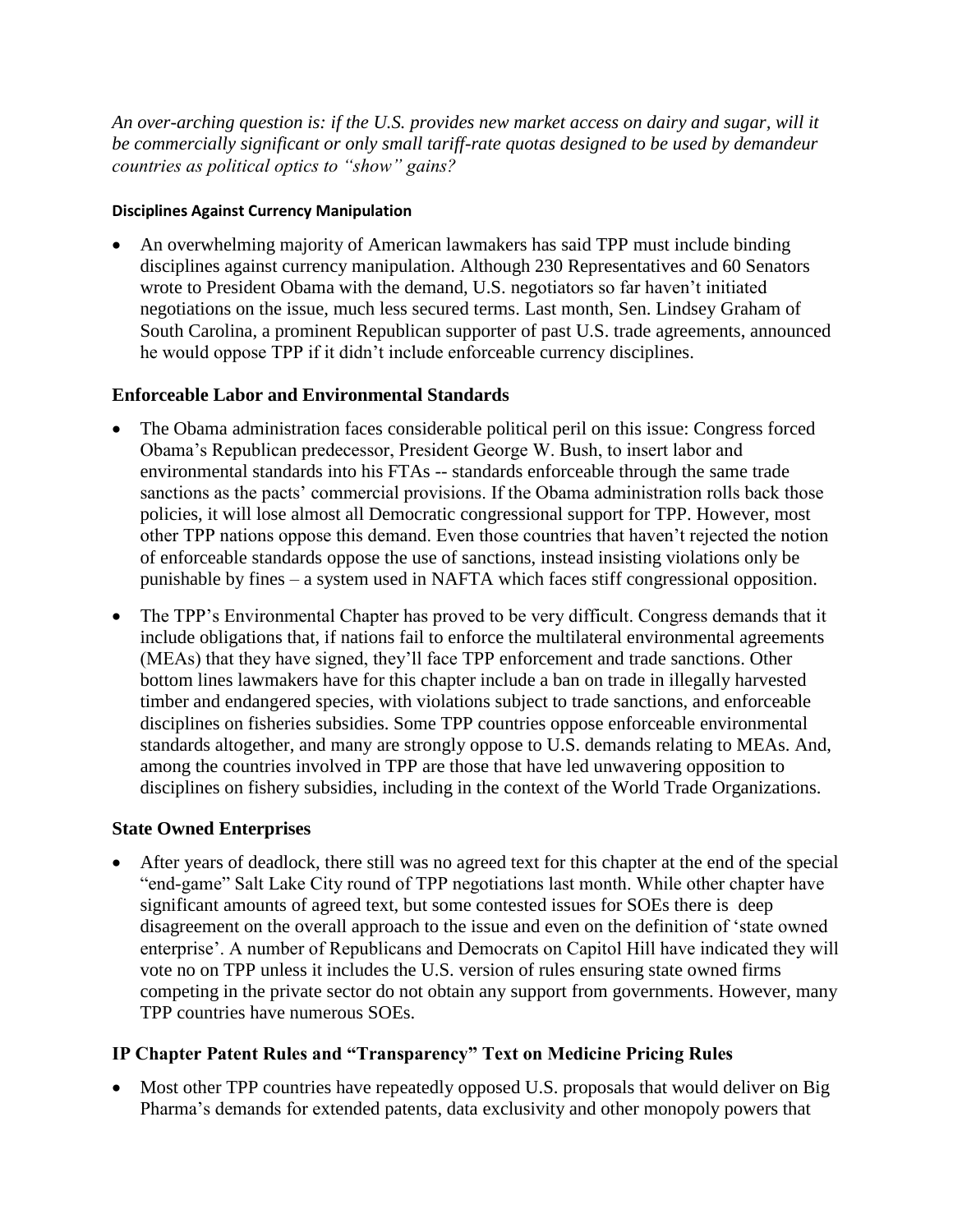raise medicine prices. The powerful American pharmaceutical industry has been clear: it will fight against TPP if the pact reverses extreme provisions in past U.S. FTAs. A sizeable bloc in Congress has stated that it will oppose the TPP if such terms are included.

• In another chapter, an Annex the United States wants -- cynically dubbed the "Annex on Transparency and Procedural Fairness for Healthcare Technologies" -- would allow drug firms to challenge TPP nations' medicine formulary reimbursement and pricing decisions. The target: the national health care systems of New Zealand, Australia and other TPP nations, which have employed formulary lists to greatly reduce healthcare costs. Grassroots and legislator opposition to these terms in those nations is virulent; as a result, caving in to that demand is politically perilous. At the same time, an increasing number of U.S. state officials and Democratic congressional supporters of Obamacare also oppose those terms, which could undermine enhanced use of formularies to reduce U.S. healthcare costs.

## **Copyright Rules**

• Hollywood and recording industry-inspired proposals that would greatly extend copyright durations, limit innovation and access to educational materials and force Internet providers to act as "copyright police" have triggered public outrage in numerous TPP countries. Yet the United States has demanded them, a move which would implement policies similar to SOPA, a wildly unpopular bill Congress rejected in 2012. Deep disagreement remains on many aspects of this TPP text.

#### **Financial Regulation and Stability**

 With the IMF now endorsing the use of capital controls to avoid floods of speculative capital that cause financial crises, it's no surprise that there is united opposition to the U.S. demand that the TPP include a ban on countries' use of various common-sense, macro-prudential measures including capital control and financial transaction taxes. The United States has objected to a proposal for an exception allowing certain uses of such measures.

## **Investor-State Dispute Resolution (ISDR)**

- Japanese Prime Minister Abe's Liberal Democratic Party parliamentary majority has set as a condition for Japan's TPP participation: the deal can't include investor-state enforcement. Australia has maintained an exception to being submitted to ISDR, which elevates individual corporations to equal status with sovereign nations and allows them to enforce a public treaty by "suing" nations for compensation before international tribunals comprised of privatesector attorneys over claims that governments' actions undermine their expected future profits. The U.S. Conference of State Legislatures, the body representing the 50 U.S. state legislative bodies has adopted a policy of opposing any trade agreement with investor-state enforcement. The United States is demanding all countries submit to this system.
- Even those TPP nations that have agreed to investor-state enforcement oppose the U.S. demand that government natural resource concession, private-public-partnership utility management contracts and procurement contracts be subject to such extra-judicial processes.